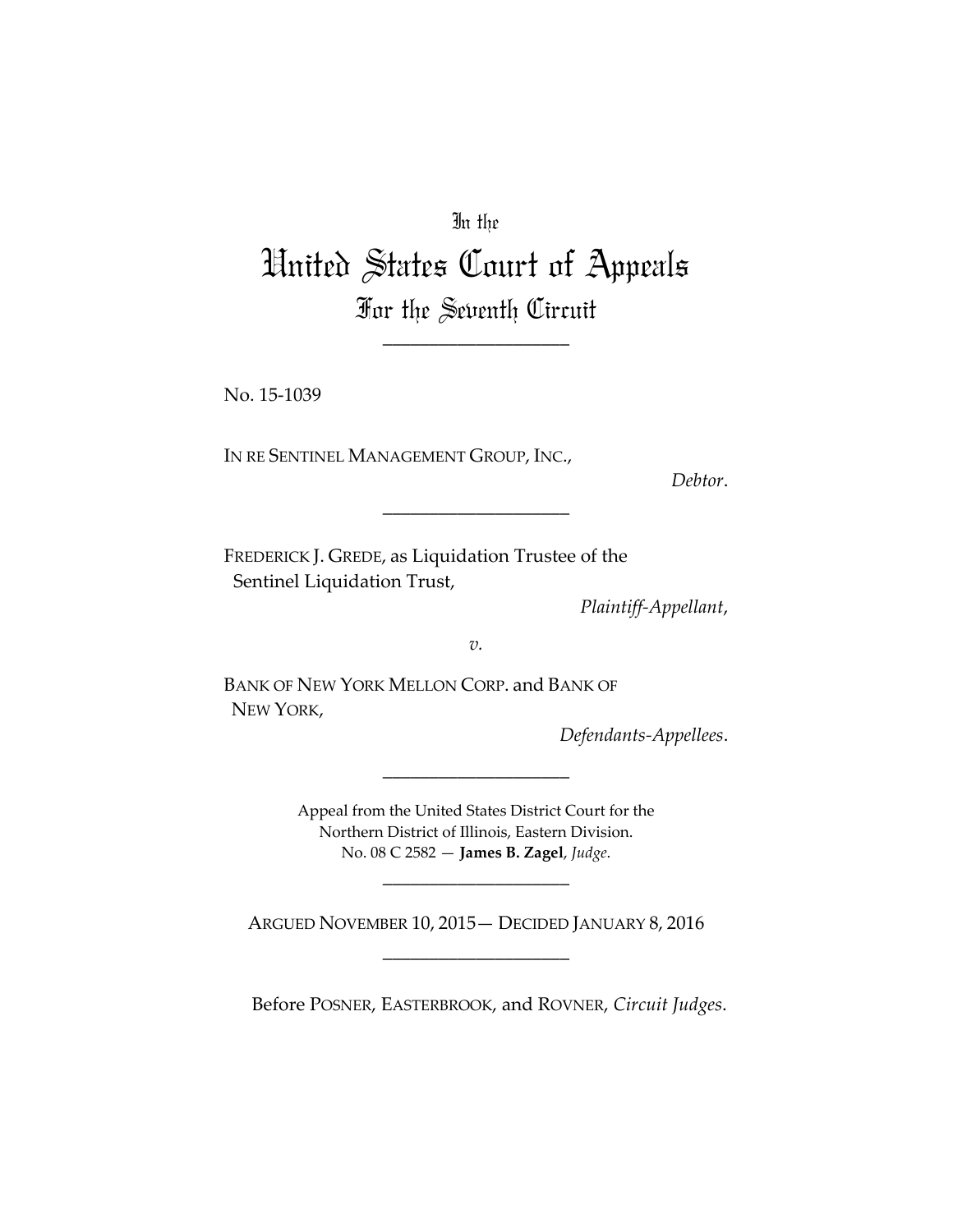POSNER, *Circuit Judge*. The plaintiff in this case, now in its eighth year, is the trustee of a bankrupt firm named Sentinel Management Group, Inc. Sentinel was what is called a cashmanagement firm: it invested cash, which had been lent it by persons or firms, in liquid low-risk securities. It also traded on its own account, using money borrowed from Bank of New York Mellon Corp. and Bank of New York (affiliates usually referred to jointly as BNYM) to finance the trades. BNYM required that its loans be secured by its borrowers, of whom Sentinel was one. Not owning enough assets to provide the required security, however, Sentinel pledged securities that it had bought for its customers with their money even though its loans from BNYM were used for trading on its own account—improperly. Federal law (7 U.S.C. §§ 6d(a)(2), 6d(b)), as well as the contracts between Sentinel and its customers, required the securities to be held in segregated accounts, that is, accounts separated from Sentinel's own assets. Sentinel was forbidden to pledge the assets in the segregated accounts to BNYM as security for BNYM's loans to it.

In August 2007, with the securities markets becoming shaky (the following year, the year of the financial crash, segments of these markets would be even shakier), Sentinel experienced trading losses that prevented it from both maintaining its collateral with BNYM and meeting the demands of its customers for redemption of the securities that Sentinel had bought with their assets. Sentinel used its line of credit with BNYM to meet those demands. By June 2007 its loan balance with BNYM was \$573 million; two months later it halted redemptions to its customers and declared bankruptcy, owing BNYM \$312 million. A BNYM executive notified Sentinel that because of its inability to repay the bank's loan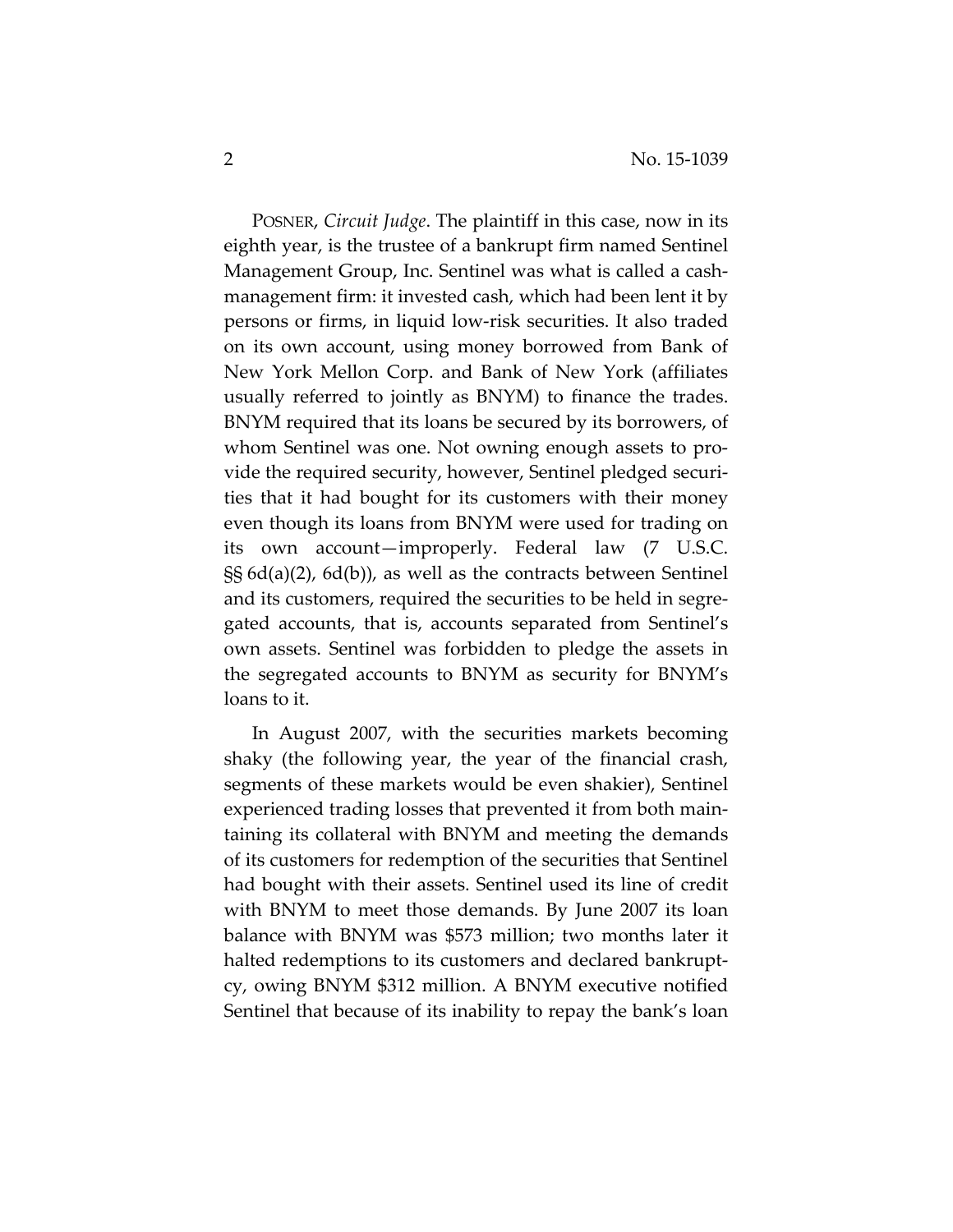the bank planned to liquidate the collateral that Sentinel had pledged to secure the loan. The bankruptcy trustee (Grede, the plaintiff in our case) believed that the liquidation would deny Sentinel's customers more than \$500 million in redemptions. He refused to classify the bank as a senior secured creditor with respect to the \$312 million that the bankrupt Sentinel owed it. He considered the transfers of customer assets to accounts that Sentinel could (and did) use to collateralize its loans from BNYM to be fraudulent transfers, unlawful under 11 U.S.C. § 548(a)(1)(A).

The bank would have been in the clear had it accepted the pledge of the assets "in good faith," 11 U.S.C. § 548(c), but it would not have been acting in good faith had it had what's called "inquiry notice." *In re Sentinel Management Group, Inc.*, 728 F.3d 660, 668 n. 2 (7th Cir. 2013). The term signifies awareness of suspicious facts that would have led a reasonable firm, acting diligently, to investigate further and by doing so discover wrongdoing. *In re M & L Business Machine Co.*, 84 F.3d 1330, 1335–38 (10th Cir. 1996); *In re Sherman*, 67 F.3d 1348, 1355 (8th Cir. 1995); *In re Agricultural Research & Technology Group, Inc.*, 916 F.2d 528, 535–36 (9th Cir. 1990). The trustee believed that officials of BNYM had been aware of suspicious facts that should have led them to investigate, and that an investigation would have revealed that the bank could not in good faith accept assets of Sentinel's customers as security for the bank's loans to Sentinel.

The district judge conducted a seventeen-day bench trial that convinced him that Sentinel was in the clear—that it had not been shown to have intended to defraud its customers, in violation of 11 U.S.C. § 548(a)(1)(A), when it transferred their segregated funds into clearing accounts, where they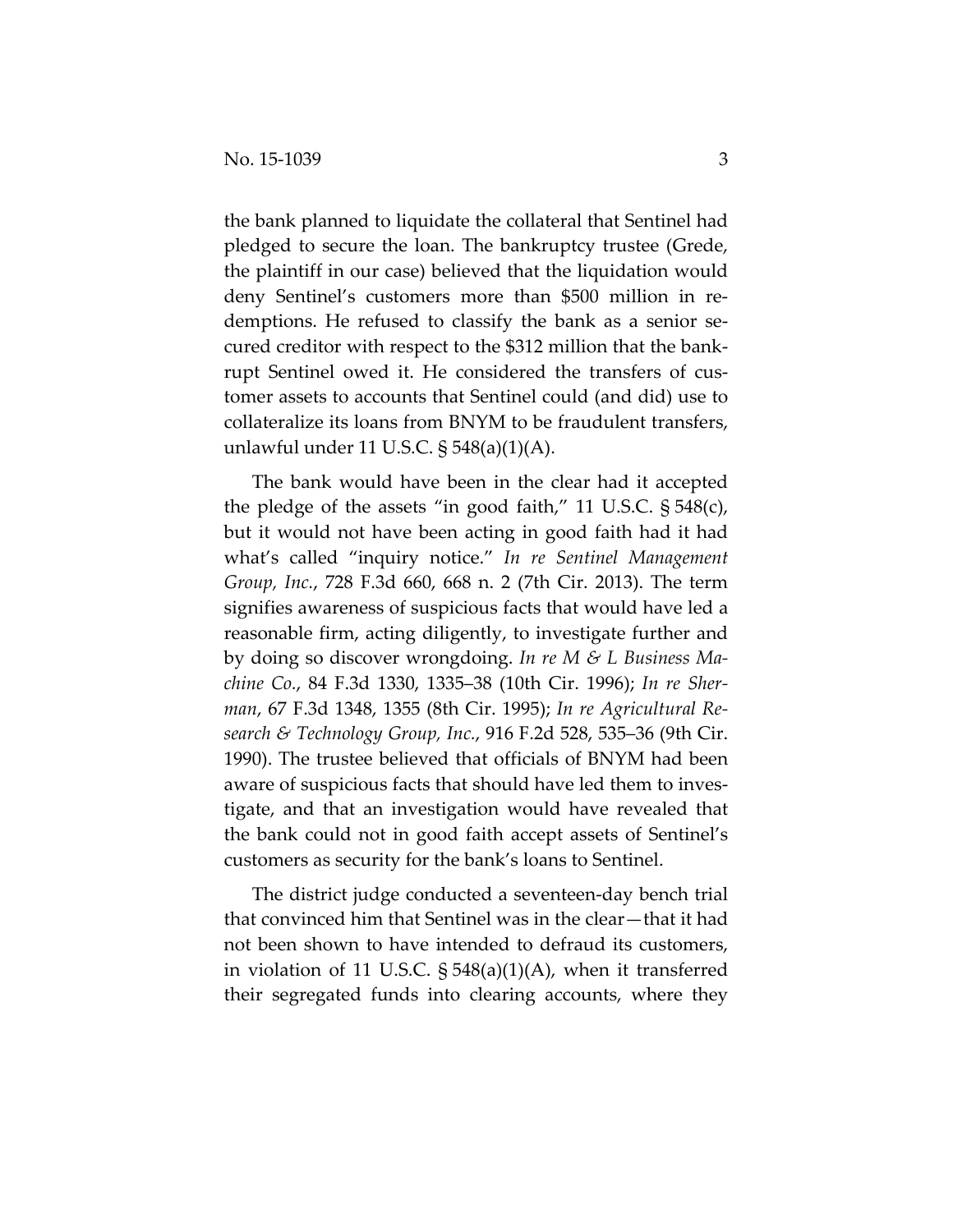became collateral for the bank's loans to Sentinel. He therefore dismissed the trustee's claim against the bank. A panel of this court reversed, however, holding that Sentinel had made fraudulent transfers and instructing the district judge to decide on remand whether BNYM had been on inquiry notice in its dealings with Sentinel. *In re Sentinel Management Group, Inc*., *supra*, 728 F.3d at 666–68.

But on remand the judge neither conducted an evidentiary hearing nor made additional findings. Instead he issued what he called a "supplemental opinion" intended merely to "clarify" his "prior opinion and findings of fact." He "incorporate[d] by reference [his] earlier opinion on the merits and the Seventh Circuit's opinion" that had reversed the earlier decision, without explaining how he could incorporate both an opinion that had been reversed and the opinion reversing it.

The supplemental opinion reveals a misunderstanding of the concept of inquiry notice. The opinion suggests that the bank, as long as it did not believe that Sentinel had pledged customers' assets to secure its loans without the customers' permission, was entitled to accept that security for its loans without any investigation. That's incorrect, because inquiry notice is not knowledge of fraud or other wrongdoing but merely knowledge that would lead a reasonable, lawabiding person to inquire further—would make him in other words suspicious enough to conduct a diligent search for possible dirt. See *In re Sentinel Management Group, Inc*., *supra*, 728 F.3d at 668 n. 2; *In re M & L Business Machine Co., Inc.*, *supra,* 84 F.3d at 1338.

That the bank had information that should have created the requisite suspicion is illustrated by a note of Mark Rog-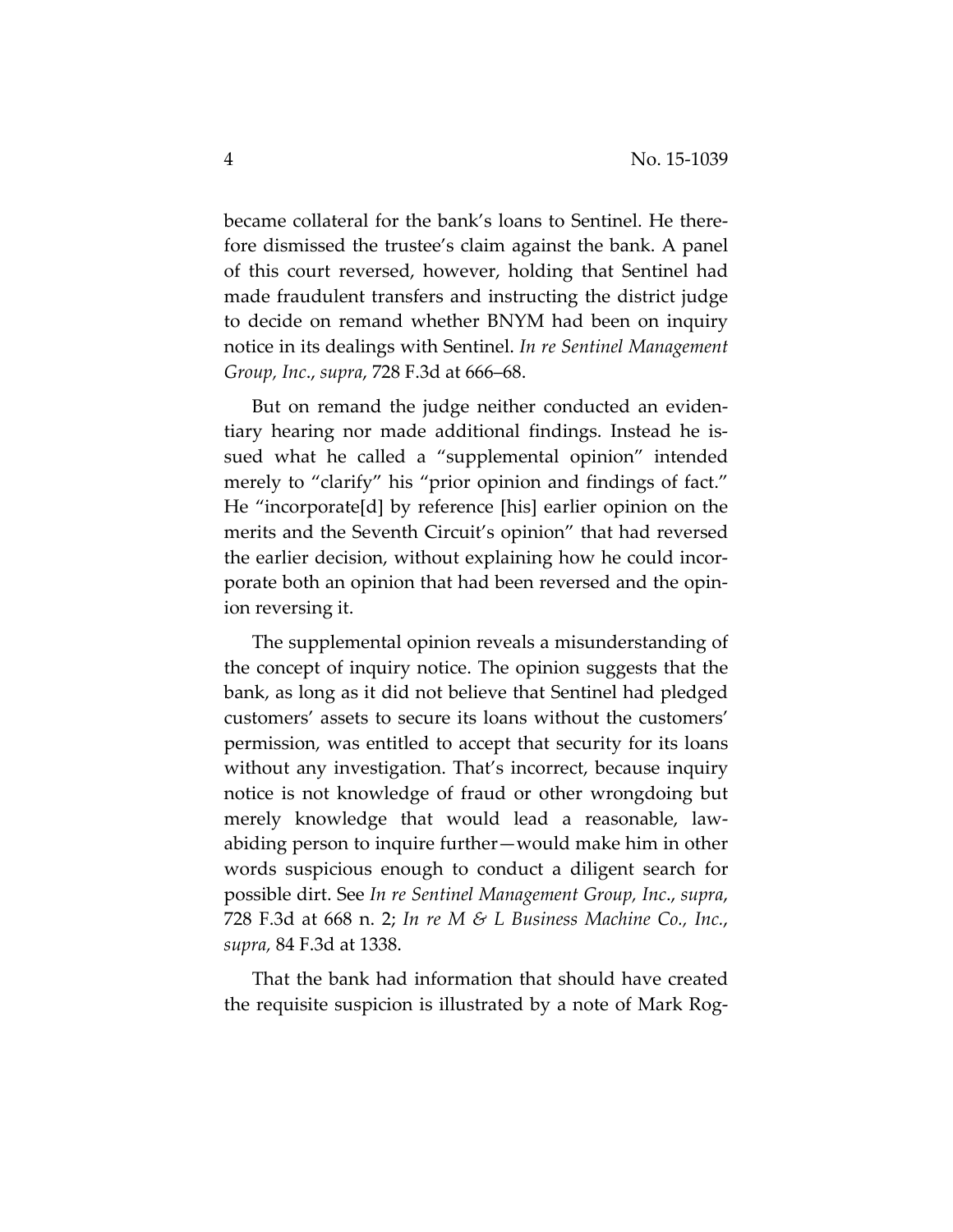ers, the bank's Managing Director of Financial Institutions Credit, to other employees of the bank who like him worked on the Sentinel account. Rogers was responding to a message, from one of those other employees, that had listed Sentinel's collateral. The list puzzled Rogers. He responded: "How can they [i.e., Sentinel] have so much collateral? With less than \$20MM [i.e., 20 million dollars] in capital I have to assume most of this collateral is for somebody else's benefit. Do we really have rights on the whole \$300MM?" (Actually the "\$20MM in capital" to which Rogers referred was incorrect; the correct figure was between \$2 and \$3 million.) The "somebody else" is an obvious reference to Sentinel's customers, owners of the accounts held by Sentinel; it was their money that was being used—improperly—to secure the bank's loans to Sentinel. Rogers' puzzlement was enough, given his position in the bank, to place the bank on inquiry notice and thus require it to conduct an investigation of what Sentinel was using to secure a \$300 million debt when it had capital of no more than \$3 million.

He received a nonresponsive answer to the question in his note: "We have a clearing agreement [with Sentinel] which gives us a full lien on the box position outlined below." There was no further inquiry.

The district judge said that "Rogers did not claim he knew or believed that all the collateral was for somebody else's benefit." True, but he was suspicious, and that was enough to place him on notice of a possible fraud and so require that he or others at the bank investigate. In fact it was more than enough. Notice that because of the recipient's obtuseness fails to trigger suspicion is nevertheless sufficient to create inquiry notice because all that is required to trigger it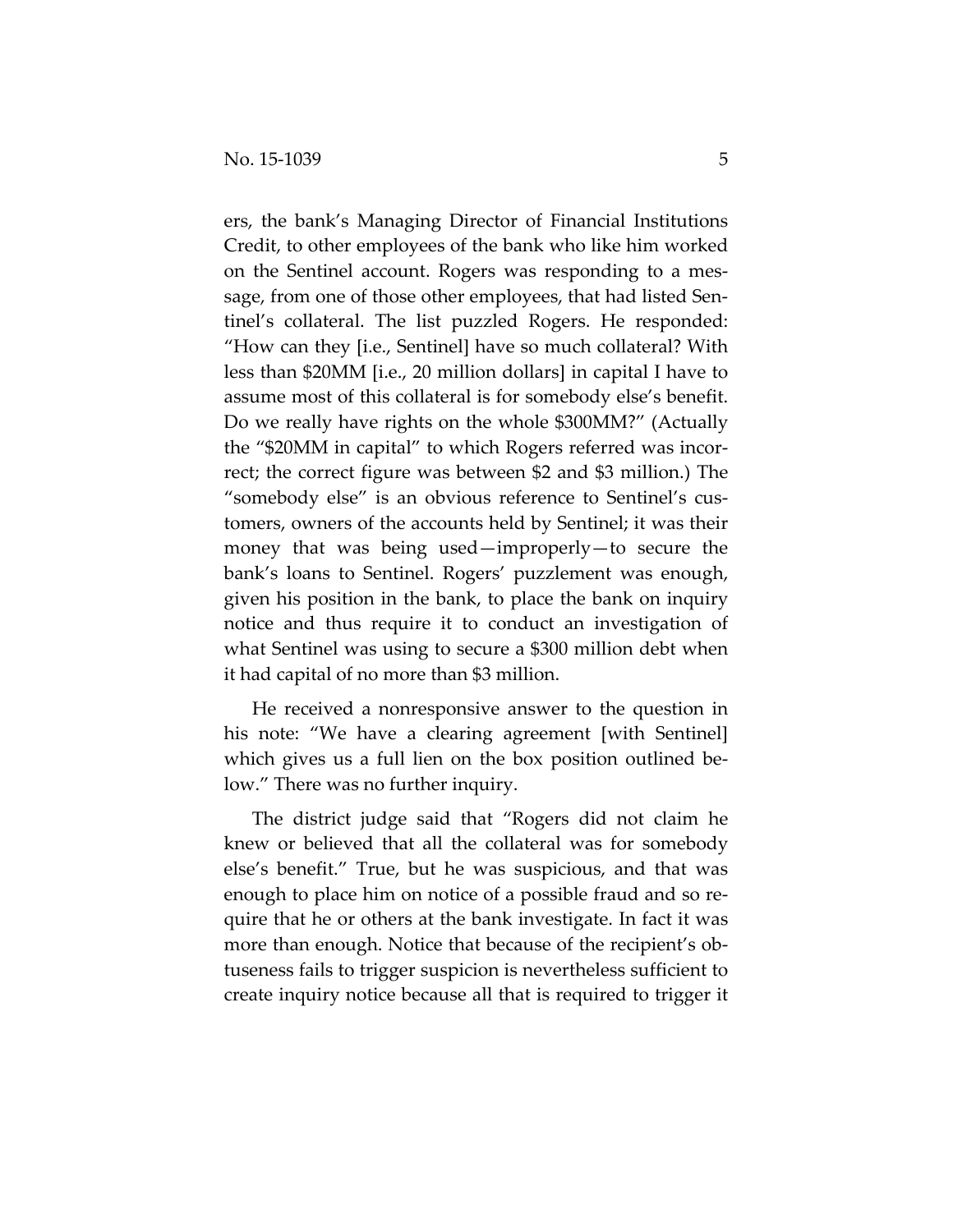is information that would cause a *reasonable* person to be suspicious enough to investigate.

The district judge acknowledged that the bank had in its possession documents that would show, on even a casual perusal, that Sentinel lacked authority to pledge all the assets that it pledged to the bank to secure the bank's loans to it. But he said that the bank wasn't required to conduct an investigation because there were no "grounds to believe that [the] bank should have known of the misconduct of its borrower." BNYM had Sentinel's assurances that it "was allowed to use client[s'] segregated funds as collateral," and on the basis of those assurances the judge concluded that "any inquiry BNYM might have made would likely have been fruitless, as BNYM believed, even to its own detriment, the lies" told by Sentinel's CEO. But Rogers had a *reason* to disbelieve Sentinel's assurances, and an investigation would have discovered their falsity.

The district judge noted that Rogers "came closer to an affirmative statement when he 'assumed' that most of the collateral was for somebody else's benefit, but this too was not an assertion of belief or knowledge." But the assumption was at least a suspicion, based on evidence, and it should have prompted an investigation.

The judge went on to say that "assuming *arguendo* that Rogers knew, rather than guessed, that some portion of the collateral was posted for the benefit of insiders, he did not assume that all of it came from the accounts of Sentinel's clients." But if some of it did, and Rogers knew it, he knew there was fraud. Again the judge missed the point when he said that the bank "neither knew nor turned a blind eye to the improper actions of Sentinel." Knowing or turning a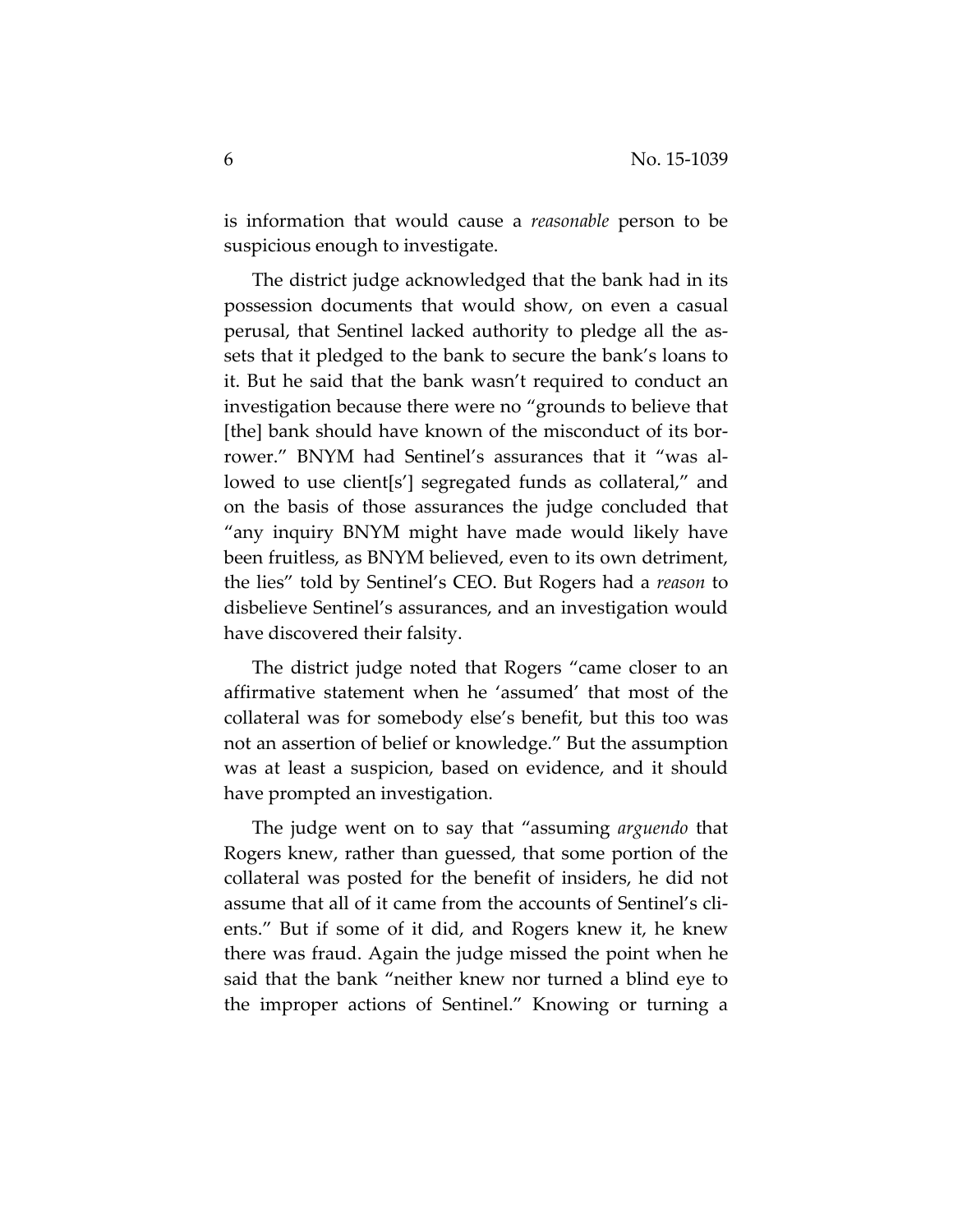blind eye (refusing to look because of what you fear to see) would have made the bank guilty of fraud, but was not required to establish inquiry notice. And while the judge may have been correct when he said that "mere negligence—or ineptitude—is insufficient to establish inequitable conduct," it would suffice for inquiry notice.

He said there was no evidence that anyone agreed with Rogers that there was something fishy about the security for the bank's loan to Sentinel. We don't believe it. The bank had lent approximately \$300 million to a company that had capital equal to roughly  $1/150<sup>th</sup>$  of that amount. Yet the company had been able to secure the entire loan. Where could that security have come from? The obvious place was the company's customer accounts. The bank's failure to follow this obvious lead was a failure to act on inquiry notice.

Recall that the district judge in the opinion under review incorporated his earlier opinion—the one this court had reversed—and by incorporating it adopted the findings in it. Those findings actually *prove* inquiry notice. We quote a few passages from the opinion, *Grede v. Bank of New York Mellon*, 441 B.R. 864 (N.D. Ill. 2010):

"[T]he evidence at trial revealed the Bank's knowledge that Sentinel insiders were using at least some of the loan proceeds for their own purposes." *Id*. at 883.

"BNYM had Sentinel's audited financial statements … . [T]he 2005 financial statements showed customer securities 'segregated and held in trust' to be approximately \$1.14 billion, but that approximately \$156 million of this total was pledged as collateral for a \$280 million short-term bank loan. [Terence] Law [a BNYM client executive] and [Joseph] Ciacciarelli [who oversaw BNYM's relationship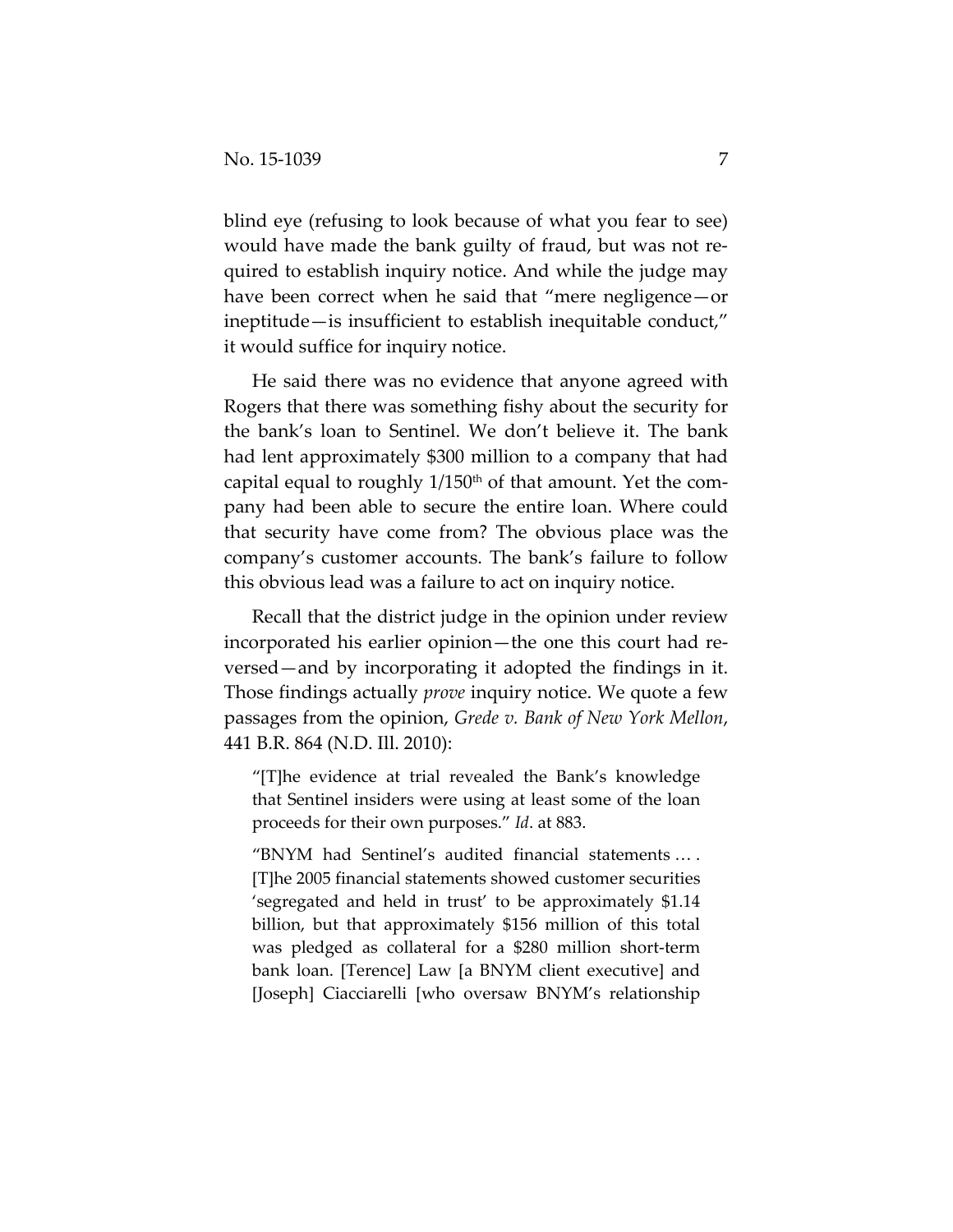with Sentinel], both of whom reviewed these monthly statements [and were recipients of Rogers' note], admitted that securities pledged as collateral could not simultaneously be held in segregation. Moreover … the difference between the amount of assets listed as 'funds segregated or in separate accounts …' and Sentinel's total assets was never more than approximately \$15 million. Therefore, in order for Sentinel to pledge collateral in excess of that difference, it would have to use assets that had been held in segregation and then removed from segregation to allow them to be pledged." *Id*. at 889 (footnote omitted).

"Rogers' [note] is certainly evidence that he had a suspicion that the securities were not Sentinel's to pledge and he shared this suspicion with Law," who of course did nothing. *Id*. at 890.

"The team [Rogers et al.] knew that same-day liquidity was part of Sentinel's agreement with its customers, which also suggests that Sentinel may not have had the right to pledge customer assets." *Id*. (That's an understatement; had Sentinel pledged customer assets to secure its loan from the bank, how could it transfer those assets to the customers in a day?)

"It is clear to me that before June 13, 2009, certain BNYM employees had suspicions that Sentinel may not have rights to the collateral" for the bank's loan. *Id.* (What more need be said?) "Members of the Sentinel team also had access to forms … which, with relatively cursory review, revealed that Sentinel was violating its segregation [of customer assets] requirements." *Id*.

"I have little doubt that BNYM should have looked further into whether Sentinel had the right to pledge the securities. BNYM employees were careless in protecting their own interests." *Id*. at 891.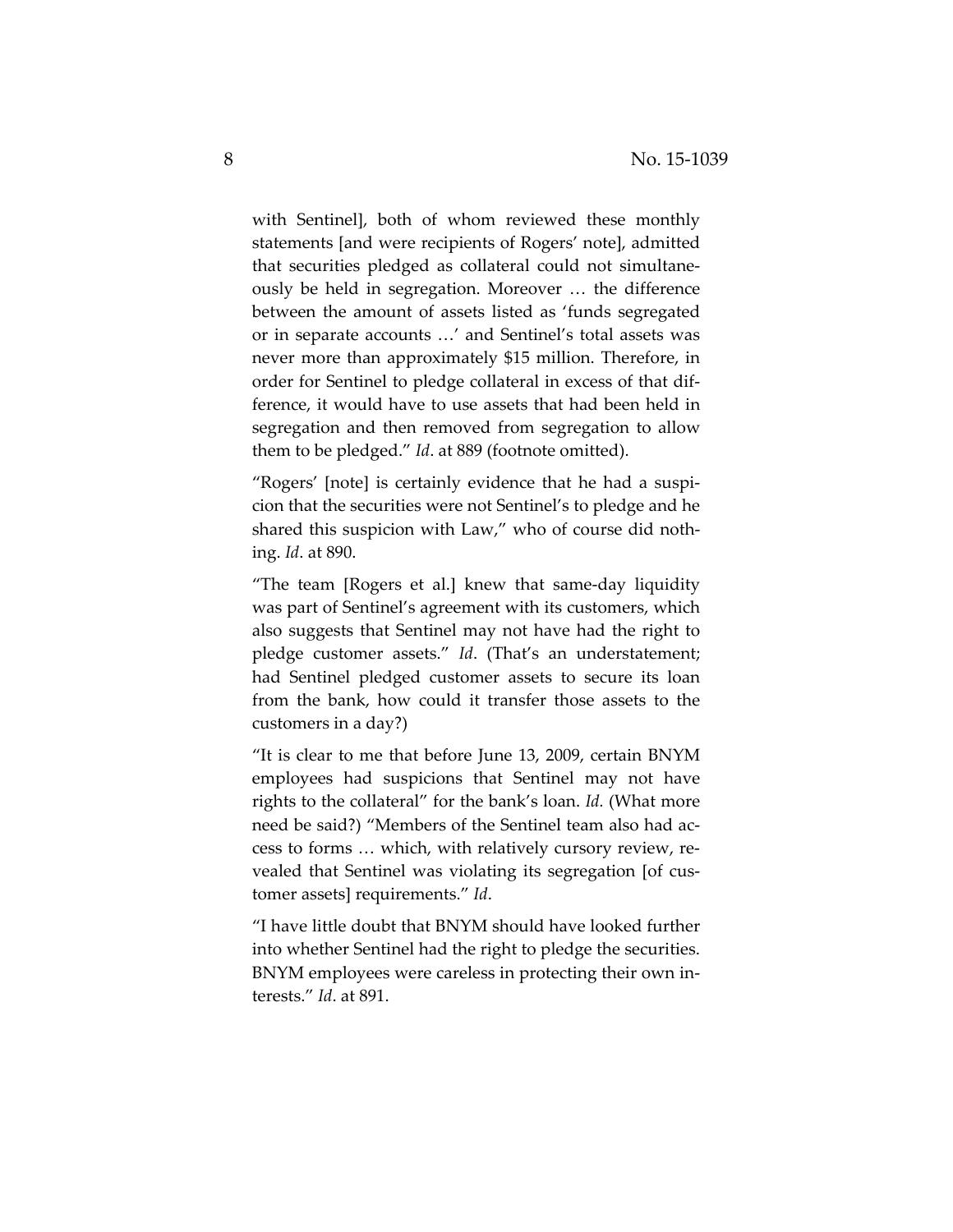"The facts demonstrate that by the middle of June, at least one BNYM employee [Rogers] was suspicious, and others should have known that Sentinel was violating segregation requirements. In light of such notice, it is difficult to see how reliance on Sentinel's representations and warranties contained in the clearing agreement is objectively appropriate." *Id*. at 892.

Enough! As we said, the district judge found inquiry notice—over and over again—without realizing it. But in fairness to the judge, the first panel's opinion may have been unduly deferential in remanding this issue rather than reversing outright. The panel had noted correctly that "11 U.S.C. § 548(a)(1)(A) allows the avoidance of any transfer of an interest in the debtor's property if the debtor made the transfer 'with actual intent to hinder, delay, or defraud' another creditor," and that "Grede claims that the transfers of customer assets out of segregation and into the lienable accounts (which Sentinel used as collateral for its overnight loans from Bank of New York) in June and July 2007 constituted fraudulent transfers under 11 U.S.C.  $\S$ § 548(a)(1)(A) & 544(b), and should thus be avoided." *In re Sentinel Management Group, Inc*., *supra*, 728 F.3d at 666–67. But even though the panel agreed with Grede that Sentinel had made fraudulent transfers, it remarked in a footnote that "the district court needs to clarify on remand what exactly the Bank knew before Sentinel's collapse. But based on the record currently before us, we suspect that the Bank will have a very difficult time proving that it was not on inquiry notice of Sentinel's possible insolvency." *Id*. at 668 n. 2. The district judge had, as we've seen, found fact after fact showing that the bank had indeed been on inquiry notice. There was no need to remand for further findings on that issue.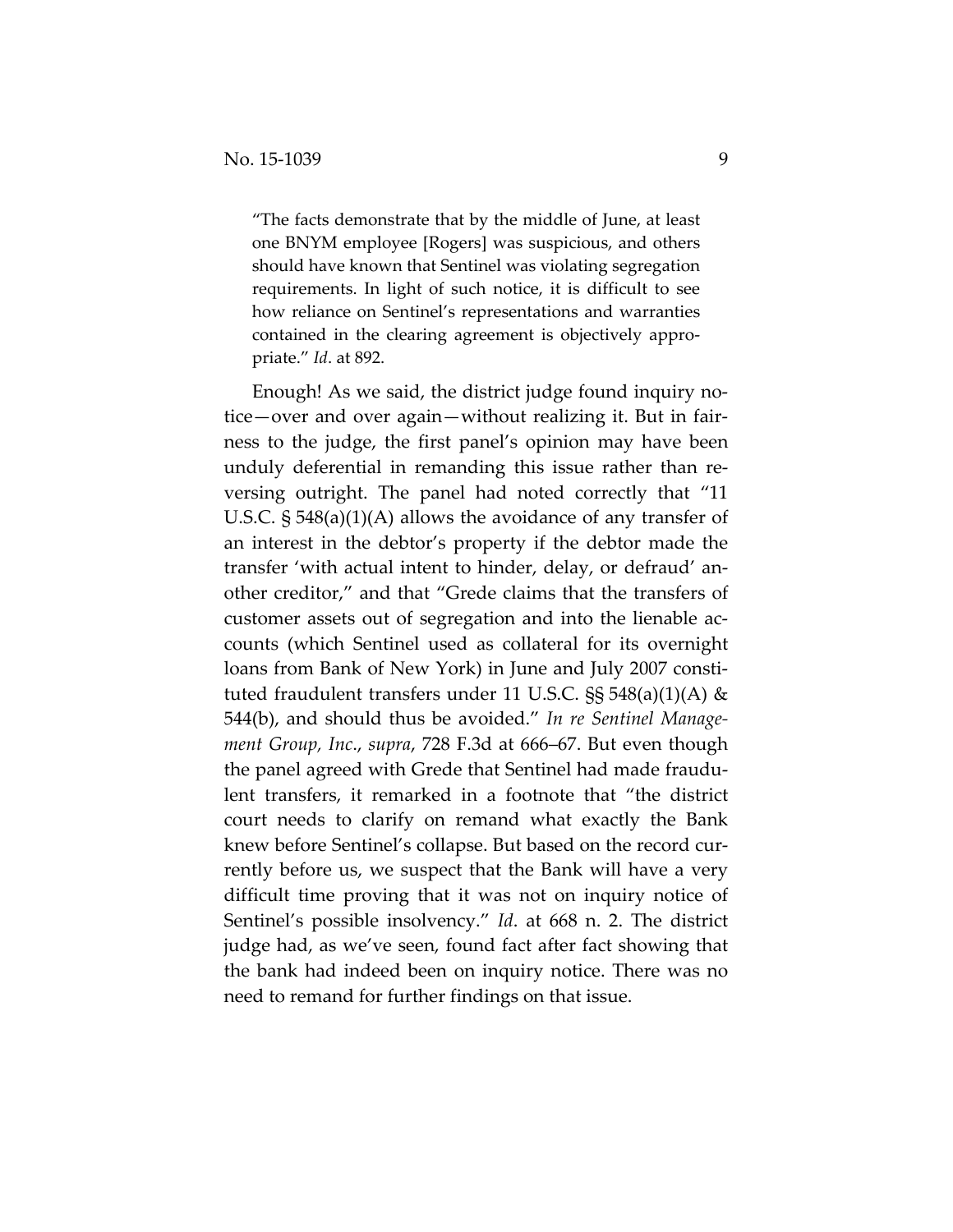The second issue, to which we now turn, presented by the trustee's appeal is whether the bank's conduct was sufficiently egregious to justify application of the doctrine of equitable subordination, which allows a bankruptcy court to reduce the priority of a claim in bankruptcy. *Id*. at 669–72; 11 U.S.C. § 510(c)(1). Even though the bank's secured claim goes down the drain because it was on inquiry notice of Sentinel's fraud, it still has an unsecured claim in bankruptcy—a claim for the money it lost when Sentinel failed to repay the bank's loan to it of \$312 million. The question is whether its claim is to be subordinated to other claims, which would normally be subordinate to its claim. The first panel's opinion wrestled inconclusively with the question of how serious the bank's misconduct had to be to justify reducing the priority of the bank's bankruptcy claim. It reversed the district judge's rejection of the trustee's argument for equitable subordination and remanded the case for the district judge to clarify his factual findings regarding the extent of the bank's knowledge of wrongdoing. On remand the district judge adhered to his original position.

The statute authorizing equitable subordination does not indicate what conduct justifies that Draconian remedy, but there is general agreement in the case law that the defendant's conduct must be not only "inequitable" but seriously so ("egregious," "tantamount to fraud," and "willful" are the most common terms employed) and must harm other creditors. See, e.g., *Carhart v. Carhart-Halaska Int'l, LLC*, 788 F.3d 687, 692 (7th Cir. 2015); *In re Kreisler*, 546 F.3d 863, 866 (7th Cir. 2008); *In re Granite Partners, L.P.*, 210 B.R. 508, 515 (Bankr. S.D.N.Y. 1997). Other creditors (that is, creditors other than the bank) were harmed by the bank's accepting the accounts of Sentinel's customers as security for its loan.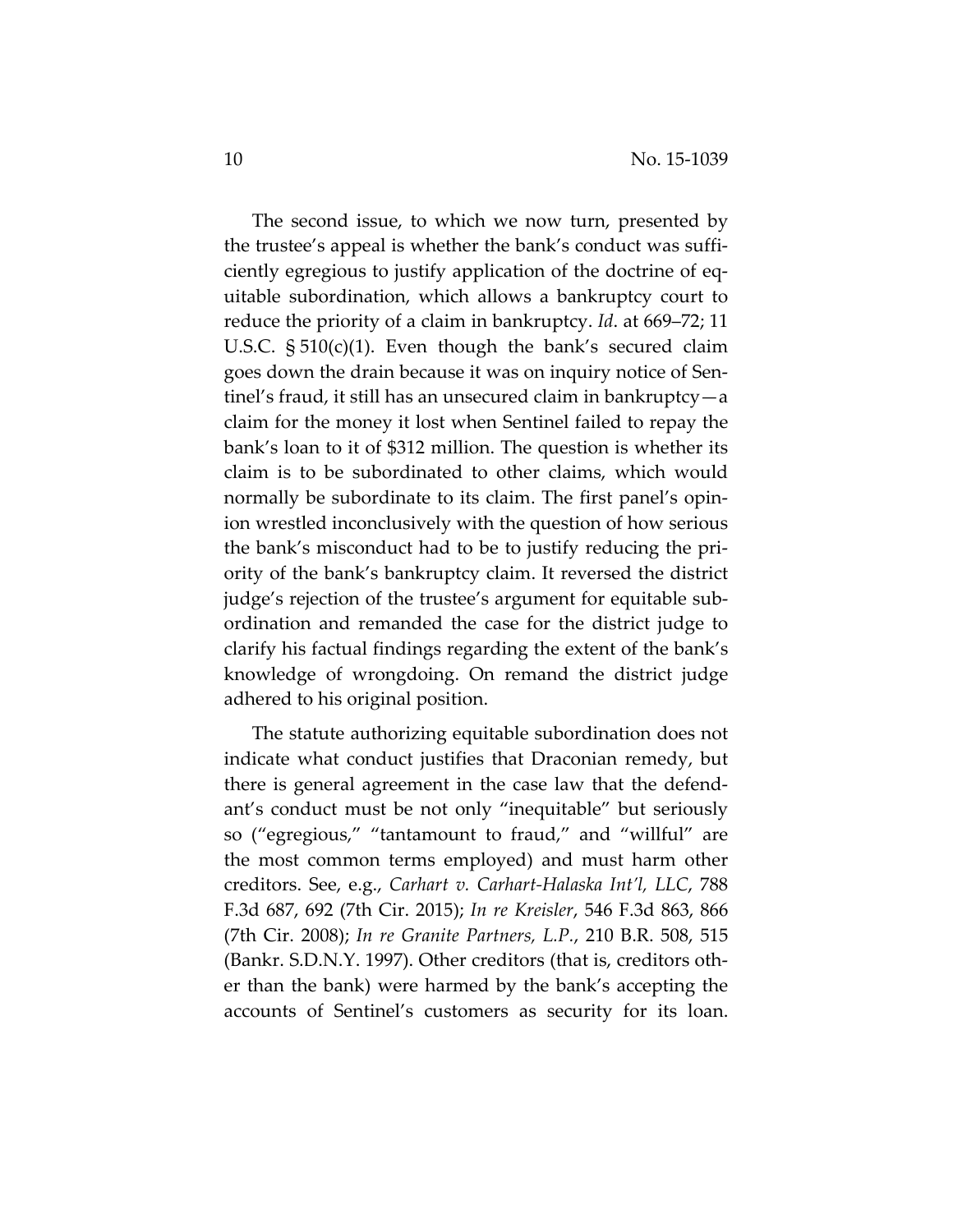Could that acceptance be thought tantamount to fraud, thus justifying the remedy of equitable subordination? That would require that the bank believed there was a high probability of fraud and acted deliberately to avoid confirming its suspicion. E.g., *Global-Tech Appliances, Inc. v. SEB S.A*., 131 S. Ct. 2060, 2070–71 (2011). But we agree with the district judge that the trustee has not satisfied that high standard. To suspect potential wrongdoing yet not bother to seek confirmation of one's suspicion is negligent, and negligence has not been thought an adequate basis for imposing equitable subordination. See, e.g., *In re Franklin Bank Corp.*, 526 B.R. 527, 534 (D. Del. 2014). For it is not "*purposeful* avoidance of the truth." *Harte-Hanks Communications, Inc. v. Connaughton*, 491 U.S. 657, 692 (1989) (emphasis added); see also *Bullock v. Bankchampaign, N.A.*, 133 S. Ct. 1754, 1759–60 (2013); *United States v. Macias*, 786 F.3d 1060, 1061–64 (7th Cir. 2015). Rogers had suspicions that he should have followed up, as we said earlier. But he may have thought he'd done so when he communicated his suspicions to colleagues at the bank, and if so then at worst he was negligent.

The trustee argues that refusing to decree equitable subordination "would permit BNYM to lien securities it knew Sentinel was improperly pledging from segregation." The key word is "knew," and BNYM has not been proved to have *known* that Sentinel was securing the bank's loans with customers' money without their consent. The trustee also argues that "a duty of inquiry arises when a bank has notice of facts 'sufficient to cause a reasonably prudent person to suspect that trust funds are being misappropriated.'" True, but that's the inquiry-notice argument for forbidding the bank to retain its secured creditor status when it should have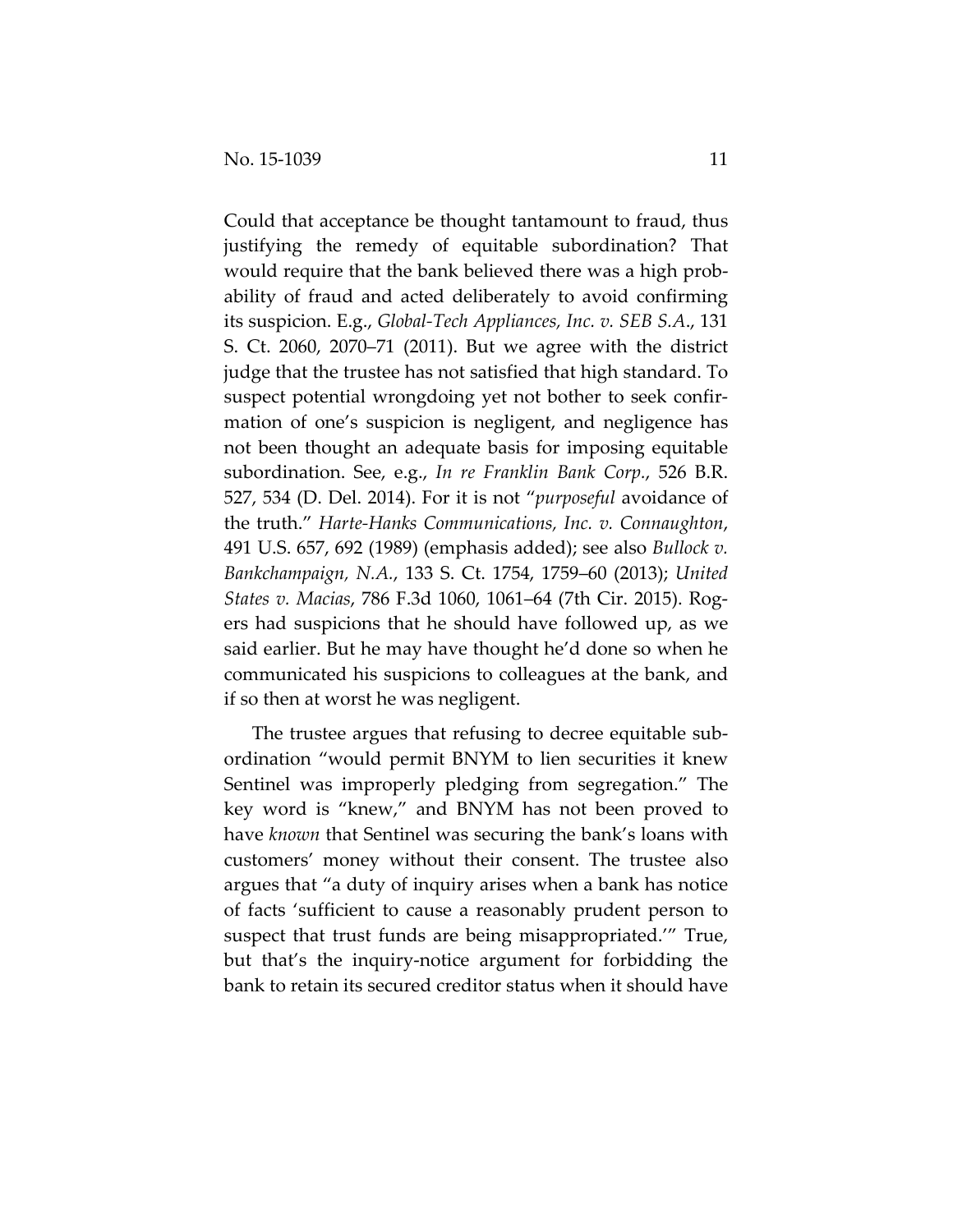investigated Sentinel's fraudulent use of its customer accounts to secure the bank's loan to it; it is not proof of fraud.

We close by noting briefly two more defenses to losing its status as a secured creditor that the bank presses on us. Section 550(b)(1) of the Bankruptcy Code creates a defense against the trustee's recovering property from a firm that received a transfer otherwise avoidable under other sections of the Code but that gave value for the transfer in good faith. That provision has no application to this case. The transfer was the bank's acquisition of a lien, consisting of the customers' assets pledged by Sentinel to the bank, in violation of section 548. The trustee is not seeking recovery of those assets. See *In re Burns*, 322 F.3d 421, 427–28 (6th Cir. 2003).

Section 550(d), the basis of the bank's second defense, limits a trustee in bankruptcy to a single satisfaction of a debt owed the bankrupt estate. The district judge thought that granting the trustee the requested relief would result in "a windfall recovery of the millions loaned to Sentinel by BNYM plus the entire collateral that secured these loans," because the trustee would have both the value of the loans that remained and the collateral (the customers' assets that Sentinel pledged to the bank). No. The bank is still owed Sentinel's debt to it. It has just lost its security interest. This does not give the trustee a double recovery. See *In re Skywalkers, Inc.*, 49 F.3d 546, 549 (9th Cir. 1995). The bank remains a creditor in the bankruptcy proceeding, but is an unsecured creditor because it was on inquiry notice that the assets that Sentinel had used to secure the bank's loans had been fraudulently conveyed to the bank.